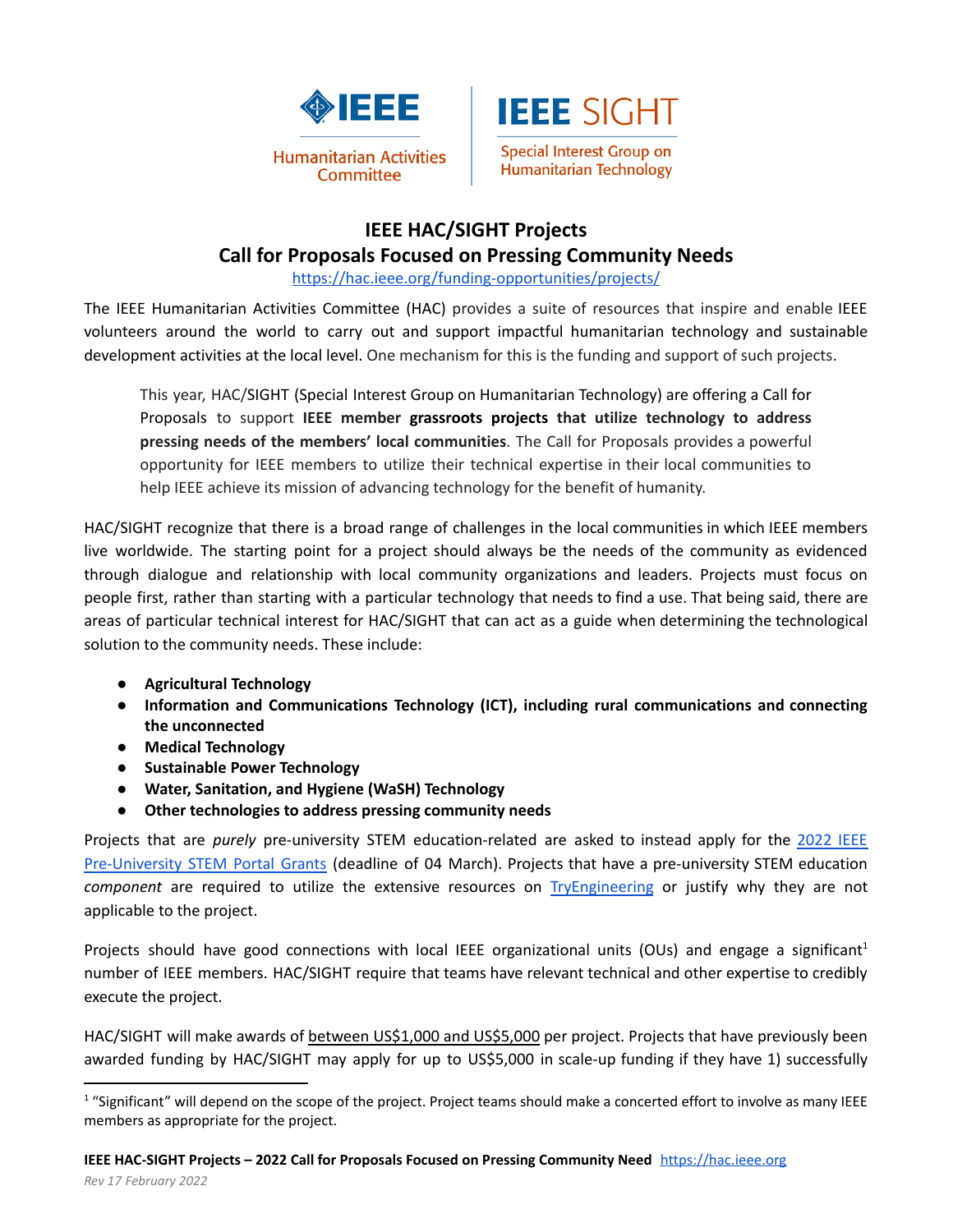completed their project, 2) submitted all reporting requirements, and 3) can provide sufficient justification to scale up.

**Term of funding: Up to 6 months following the project start date.**

# **Attributes of projects considered:**

- Applicants must clearly articulate how the project addresses a pressing need of their local community.
- **Proposals must involve deployment of technology, customization of technology, and/or development of technology.**
- Projects should have active "local" IEEE volunteer involvement. That means that key IEEE members responsible for implementing the project are **currently living** in the country/countries where the project is to take place.
- The local community must be actively involved in determining what is needed/desired and how a project will be designed and executed. Projects must supply letter(s) of support from the community to demonstrate this.
- Proposals must clearly articulate the impact of the project and how it will be measured, using the [Project](https://docs.google.com/spreadsheets/d/1CHMcyVRgoARrtNTvS3El9AKlUO_ufFMH/edit?usp=sharing&ouid=113615586756064665003&rtpof=true&sd=true,%20https://docs.google.com/spreadsheets/d/1uNWqhrCe6V-J2IHiXjQ8774dpv4BzLab/edit?usp=sharing&ouid=113615586756064665003&rtpof=true&sd=true) [Assessment](https://docs.google.com/spreadsheets/d/1CHMcyVRgoARrtNTvS3El9AKlUO_ufFMH/edit?usp=sharing&ouid=113615586756064665003&rtpof=true&sd=true,%20https://docs.google.com/spreadsheets/d/1uNWqhrCe6V-J2IHiXjQ8774dpv4BzLab/edit?usp=sharing&ouid=113615586756064665003&rtpof=true&sd=true) Matrix. Applicants are required to take the free online HAC/SIGHT course on IEEE ILN, "Project [Assessment,](https://iln.ieee.org/public/contentdetails.aspx?id=FF0759FA80F24542B76C79E0B73955F7) Monitoring and Evaluation" for clear instructions on how to complete the matrix and how to implement monitoring and evaluation best practices at all stages of a project.
- Please review the [projects](https://docs.google.com/spreadsheets/d/1VL3cr8R0nLBoERCeSfytfhweh9NUGe0LJANc0EYcPAc/edit?usp=sharing) HAC/SIGHT has funded since 2020, to ensure that your submission does not reinvent or regurgitate a similar idea that has already been tried in your geographic area. HAC/SIGHT does encourage prospective project teams to communicate with funded projects and explore opportunities for replication and/or scaling of successful activities.

# **Projects NOT considered:**

- Projects that do not directly relate to a pressing need of a specific community.
- Projects that do not involve deployment of technology, customization of technology, and/or development of technology.
- Projects that do not clearly articulate active community involvement.
- Projects that are *primarily research or commercial in nature.*
- Projects with no clearly articulated plan for impact measurement.

Any proposal which (i) is incomplete, (ii) does not meet the attributes of projects considered, (iii) requests less **than US\$1,000 or more than US\$5,000, (iv) has a primary applicant with an ongoing or incomplete HAC/SIGHT** funded project, or (v) for which a completed IEEE HAC Projects Budget Form is not submitted will not be **reviewed. All proposals must disclose if an identical or similar proposal is currently under evaluation for funding elsewhere.**

### **Legal, Compliance, and Risk:**

Humanitarian technology and sustainable development projects, due to their real world nature, may involve a certain amount of risk. It is imperative that potential risks are acknowledged and mitigated wherever possible. IEEE has taken steps to mitigate several of these risks. While not a comprehensive list of risks or mitigation strategies, please review the following carefully: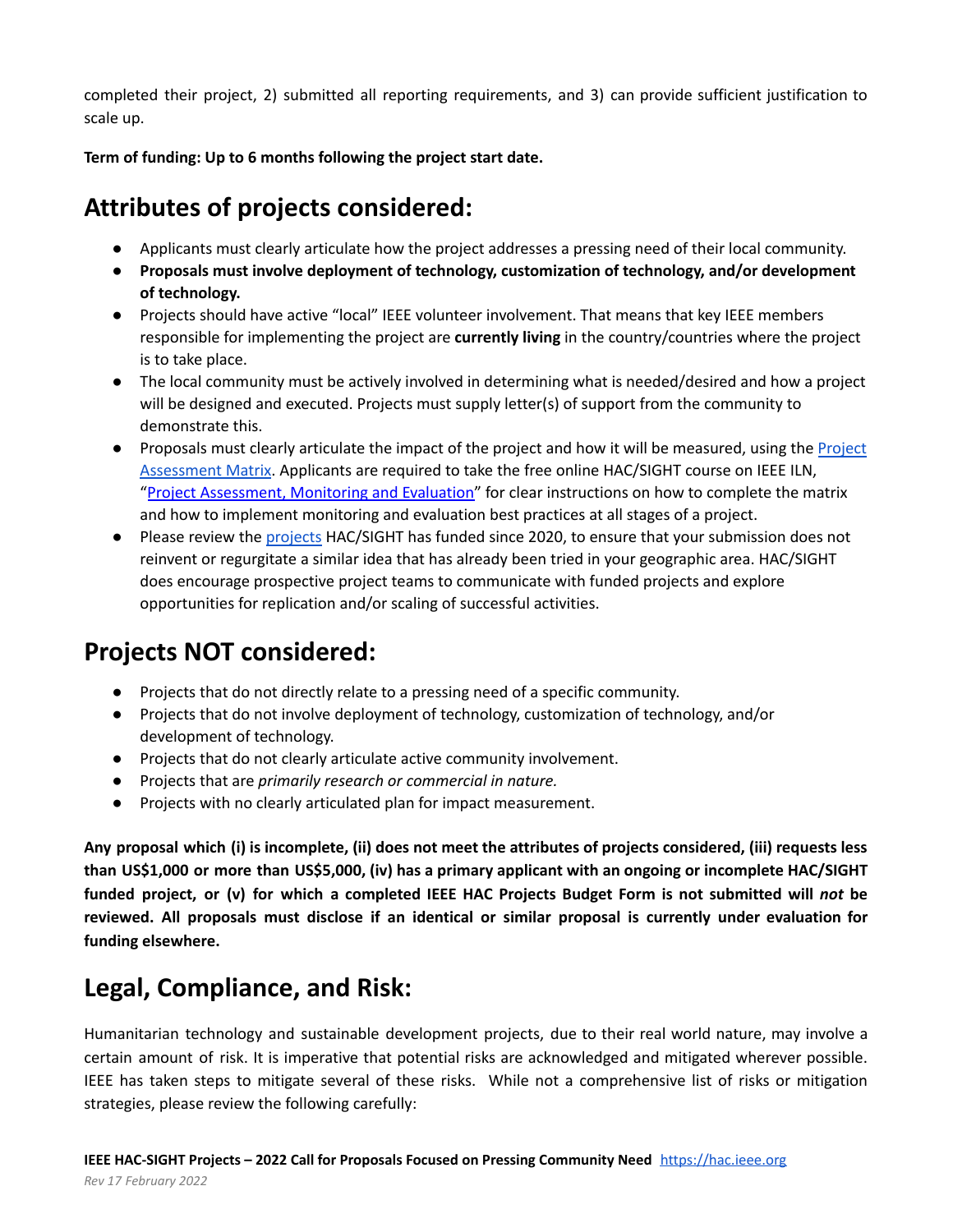- Projects MUST comply with all national/federal, state, and local laws, guidelines, safety codes, and restrictions.
- **●** IEEE is subject to the full range of U.S. economic sanctions and export control laws and as such IEEE may not be able to provide certain services to certain designated countries or entities or individuals from those countries or entities. A more detailed description of OFAC, economic sanctions and embargoes applicable to IEEE can be found at [https://legal.ieee.org/compliance/ofac.](https://legal.ieee.org/compliance/ofac)
- All projects that involve children must follow IEEE [Guidelines](https://www.ieee.org/about/volunteers/risk-insurance/ieee-activities-with-children.html) for Working with Children. Any project funding will be contingent on policy compliance.
- In the event the project collects, uses, processes, or otherwise involves the personal data of any individual, the grantee agrees that they shall, to the maximum extent possible, respect the privacy of those individuals. Grantee will comply with all applicable data privacy laws or regulations.
- Please note the Message from IEEE on [coronavirus](https://www.ieee.org/about/news/2020/message-on-covid-19.html?utm_source=dhtml_text&utm_medium=hp&utm_campaign=covid-19-service-alert) COVID-19, particularly "We request that all members avoid conducting in-person activities in areas impacted by the coronavirus threat and instead maximize the use of our online and virtual alternatives."
- **●** Projects developing a medical technology device must collaborate with medical professionals and/or organizations. HAC funds may not be used for a) tests of medical equipment on people/animals or b) mass production and/or deployment of devices that require but have not yet undergone the appropriate regulation, such as government approvals. Medical device manufacturing and deployment are highly regulated fields and may require partnership with and approval by relevant national/federal, state, and/or local authorities.
- All projects considered for funding will be shared with the IEEE Office of Risk and Insurance Management Services (ORIMS) and, in some cases, the IEEE Legal & Compliance Department, for their review prior to final decision.
- Projects must avoid any actual, potential, or perceived conflicts of interest. Project teams must abide by the IEEE [Principles](https://www.ieee.org/content/dam/ieee-org/ieee/web/org/audit/ieee-principles-of-business-conduct.pdf) of Business Conduct. For more information on what should be disclosed and how to avoid conflicts of interest, see the HAC [website.](https://hac.ieee.org/about/conflict-of-interest/)
- Projects selected must agree to the HAC/SIGHT [Intellectual](https://drive.google.com/file/d/1ahRqrX3MJTiqmIrhNlL1WJtPJqbUruIo/view?usp=sharing) Property Policy as a condition of funding.
- Legal agreements between IEEE and external entities must be vetted by IEEE Legal *prior to* signing.
- HAC/SIGHT never disburse funds to individuals or external organizations. All funds flow through a local IEEE OU - generally the local Section. Any funds that are not used according to the approved budget will be returned to HAC/SIGHT.
- Please note that, depending on the nature of a project, additional review may be required at any stage of the project.

### **Deadline:**

- **● Applications may be submitted starting 01 March 2022 and will be reviewed on a rolling basis.** We encourage applicants to submit their proposals as soon as they can.
- **● Final deadline to submit: 04 April 2022 at 11:59pm EDT.**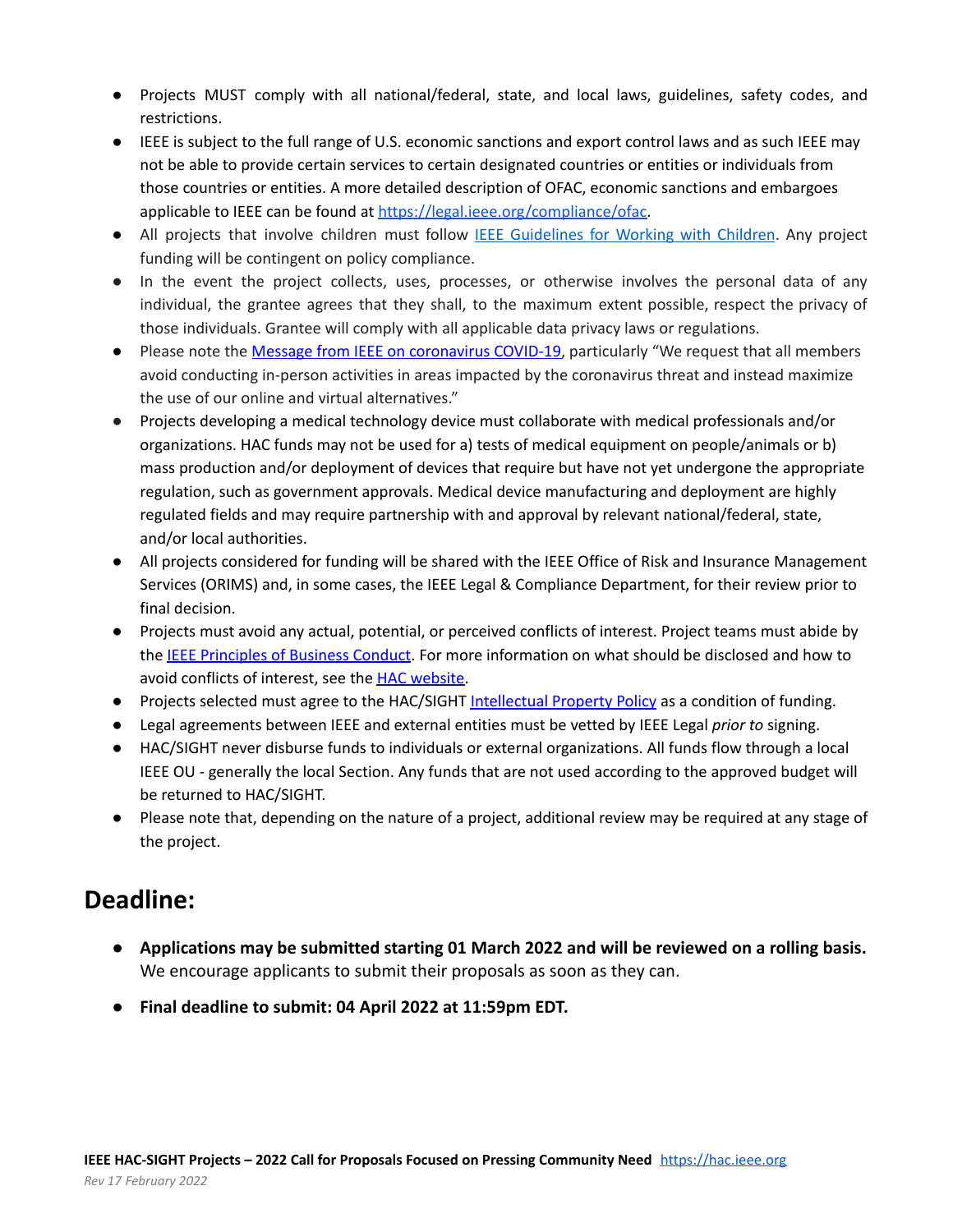# **Eligibility to apply:**

- The primary applicant must be an IEEE Professional member or higher in good standing. Student members may be secondary applicants. HAC checks all member numbers during the intake process. If membership status of the primary applicant is in arrears, the submission cannot move forward.
- **Each team may submit only one proposal**.
- Project teams that received HAC or SIGHT funding for a project in the past may only apply if the project has been successfully completed and all reporting requirements fulfilled.
- An IEEE OU preferably the local Section must act as the fiscal agent. Applicants must discuss this with the OU Treasurer prior to proposal submission. HAC generally cannot transfer funds to a Society Chapter or Student Branch. [IEEE](https://www.ieee.org/content/dam/ieee-org/ieee/web/org/financial-ops-manual.pdf) financial requirements for funding disbursements will apply. Please see IEEE [FOM](https://www.ieee.org/content/dam/ieee-org/ieee/web/org/financial-ops-manual.pdf) 2.E - IEEE Unit Reporting (Including, but not limited to, Societies, Technical Councils, Geographic Units, and Conferences).
- Because U.S. economic sanctions and export controls are subject to frequent change, please review the U.S. Department of the Treasury's Office of Foreign Assets Control's [Sanctions](https://www.treasury.gov/resource-center/sanctions/pages/default.aspx) list to determine if your country can receive funding or contact [hac-projects@ieee.org](mailto:hac-projects@ieee.org) with any questions before applying.

# **Eligible Project Costs**

HAC/SIGHT Projects prioritizes support of *direct project costs*, including necessary equipment, materials, supplies, and travel. Travel expenses must comply with IEEE Travel and Expense [Reimbursement](https://www.ieee.org/content/dam/ieee-org/ieee/web/org/travel-expense-reimbursement-guidelines.pdf) Guidelines. Given that projects are local in nature, travel costs should be minimal. Depending on local health and safety conditions, any non-essential travel and in-person components may need to be avoided.

**No reimbursement of volunteer salaries or honorariums will be provided. Reimbursing the salary of anyone contributing to the project must be carefully justified. Associated salary costs should be clearly explained and** *not constitute any more than a minor part of the overall budget proposed***.**

No indirect costs will be considered for funding, including but not limited to overhead expenses, honorariums, competition or contest prizes, Facilities & Administrative (F&A) costs, tuition, etc.

Please discuss in advance with the IEEE OU that will be your fiscal intermediary (generally the local Section) if there are any mandatory **bank or Section administration fees** that are incurred with a transfer of funds from HAC to the OU. These fees may be included in the project budget; however, the OU must confirm to HAC that these are mandatory.

# **Questions**

Do you have any questions you wish to ask about the potential suitability of your proposal? If in doubt, please contact HAC at [hac-projects@ieee.org](mailto:hac-projects@ieee.org) before developing and submitting your proposal.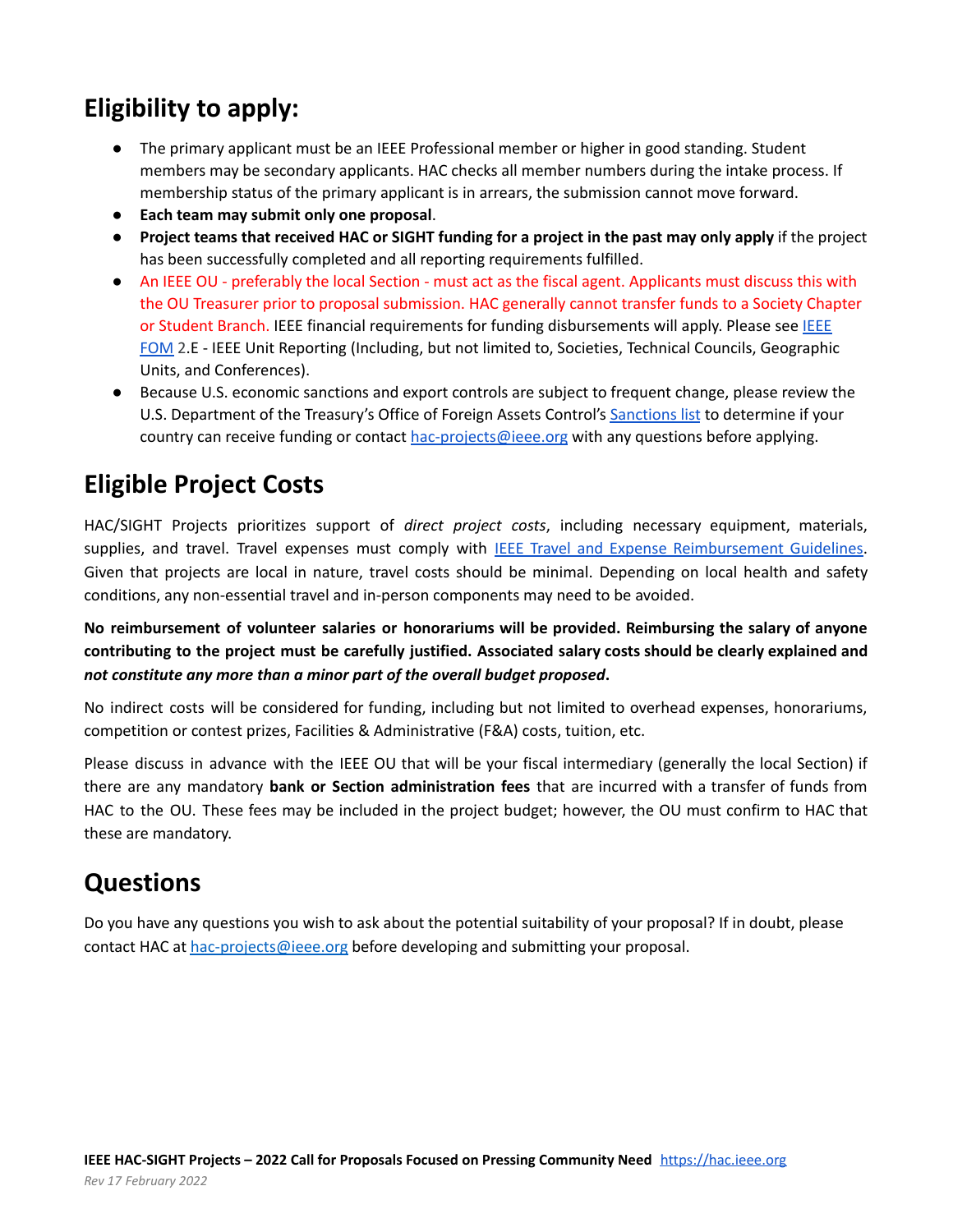# **IEEE HAC/SIGHT Projects – 2022 Call for Proposals Focused on Pressing Community Needs**

**Note: Please do not duplicate information from one question to another. If space remains, please provide additional detail or new information. Otherwise, leave blank.**

#### **1. Project Overview and Background**

- a. Which of the following areas does your project address:
	- i. Agricultural Technology
	- ii. Information and Communications Technology (ICT)
	- iii. Medical Technology
	- iv. Sustainable Power Technology
	- v. Water, Sanitation, and Hygiene (WaSH) Technology
	- vi. Other technology that addresses a pressing community need (please specify)
- b. Is this a new submission or a request for additional funds for replication/scaling of a completed HAC/SIGHT project?
- c. Executive summary of the project, including location, needs, and intended solution. If this is a request for additional funds, please include your project number and summarize the results of your successfully executed HAC/SIGHT project. (Maximum character length – 2,000).
- d. Please check up to three relevant UN Sustainable [Development](https://sdgs.un.org/goals) Goals (SDGs) that the project addresses.

#### **2. Local Community Need and Stakeholder Engagement**

- a. Please explain the local community need, including context about why it is a challenge and why it is important to the community. (Maximum character length – 1,500)
- b. Who are the stakeholders (individuals, groups of people or organizations that affect or are affected by an intervention) and how will they be engaged in the project? (Maximum character length – 1,500)

#### **3. Project Assessment**

- a. Please explain the technology that will be used in the project. (Maximum character length 1,500)
- b. Please upload the completed Project Assessment Matrix, which measures outputs and outcomes.
- c. Will your project use open source and/or result in open source resources for others to use? Please explain. If there is a STEM education component to the project, please state whether IEEE TryEngineering resources will be utilized and provide an explanation if they will not be used and what will be used instead. (Maximum character length – 1,500)
- d. Are there any similar projects being implemented by other IEEE volunteers, external institutions, organizations, or the government in the region where you will be working? (Maximum character length – 1,500)

#### **4. Project Implementation Plan**

a. Project work plan and milestones (Maximum character length – 2,000) (Do not duplicate what is in the executive summary or project assessment matrix.)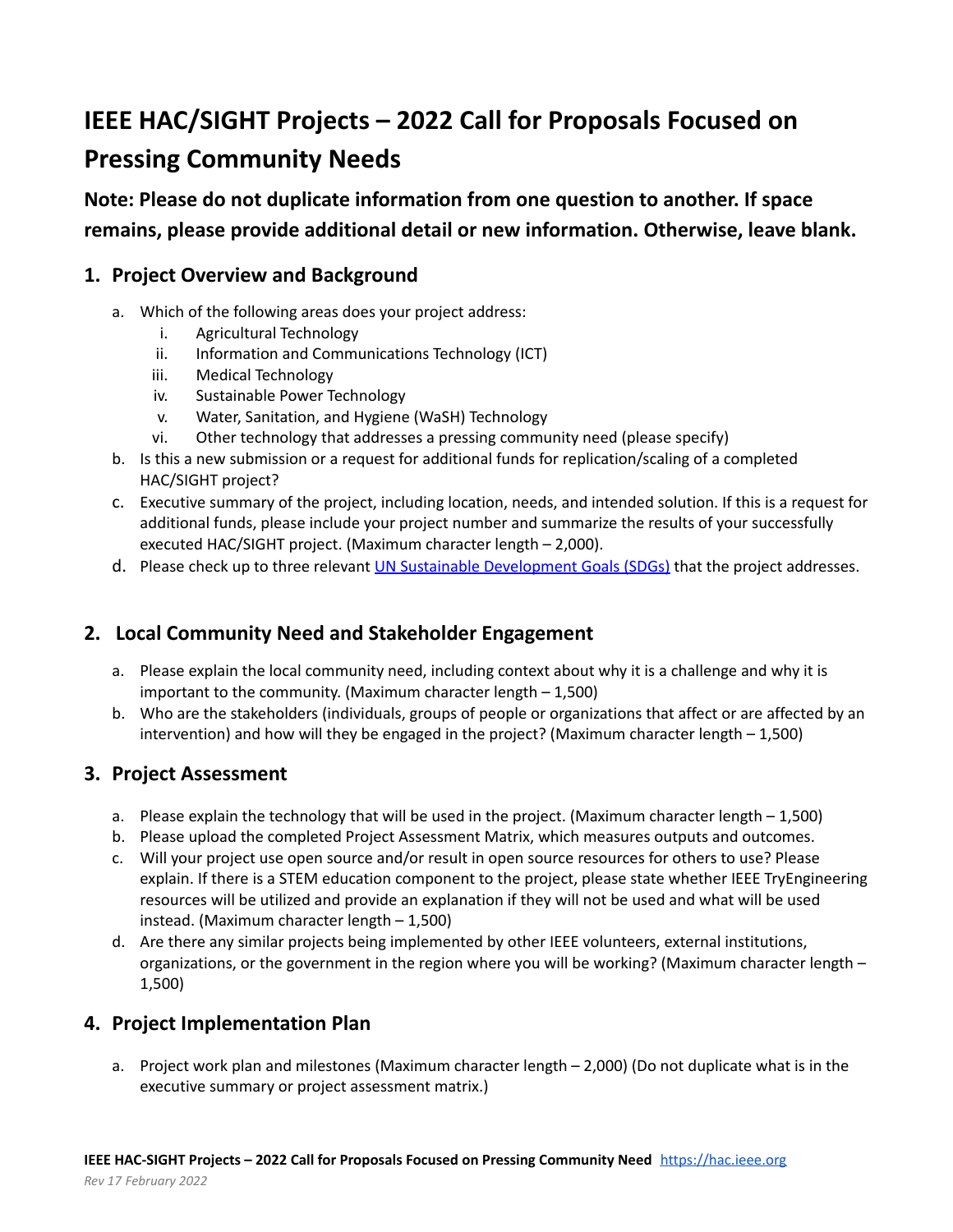- b. Are there any restrictions in place that would impact the execution of your project? For example, mobility restrictions due to COVID-19, shelter in place, and so on. Please share details of the mitigation plan. (Maximum character length – 1,500)
- c. Implementing team. Provide a summary of the members of the implementing team. Please indicate if the team is an IEEE SIGHT group. (Please note, it is not required to be part of a SIGHT group, but [forming](http://ieee-sight-toolkit.org/start/) a [group](http://ieee-sight-toolkit.org/start/) is highly encouraged.) (Maximum character length - 1,500)
- d. Describe the potential risks and unintended consequences associated with this project, including, but not limited to, risk to people, property, and IEEE reputation. How will these be mitigated? Make sure to explain what measures will be taken to prevent safety hazards. Please be as detailed as possible. Please also highlight any political or economic risk associated with the country in which the project is located. The IEEE Office of Risk and Insurance Management Services (ORIMS) will review proposals to assess risk and provide guidance. (Maximum character length – 1,500)
- e. **Are any approvals needed to undertake this project, such as approval from the government, community entity, Institutional Review Board, and so on?** If so, please include them as attachments. If these approvals have not yet been secured, please explain your plan to do so. (Maximum character length – 1,500)

#### **5. External Collaboration**

- a. What external organizations, such as NGOs, government organizations, companies, etc., are you collaborating with? For each, please provide:
	- Name of collaborating organization
	- URL
- b. What are the roles and responsibilities of the external organizations and IEEE? Please attach any documentation. If there is the need for a legal agreement to execute the project, please note that here. All applicants should be aware that at least one letter of support from a community entity will be required in order for the proposal to advance to the second round of evaluation. So while a letter is not required for submission of the application, project teams should make sure they are ready to supply one in the near future. (Maximum character length  $-1,500$ )

#### **6. Requested Funding**

#### a. **Completed IEEE HAC/SIGHT Projects Budget. Note that all amounts should be stated in US Dollars.**

- b. Budget Justification (Maximum character length 2,000) Do not simply list expenses. Please use this area to provide the reason as to why each budget line item has been included. This is meant to be a narrative. Also, if your project is to be co-funded by one or more other entities, please explain whether this funding is confirmed or what your plan is to confirm it.
- c. What, if any, mandatory bank fees would be incurred with a transfer of funds from HAC to the OU?
- d. Have you submitted, or do you plan to submit, this proposal to another funding source? All proposals must disclose if an identical or similar proposal is currently under evaluation for funding elsewhere. Please state any entity(ies), including both IEEE and external funding sources.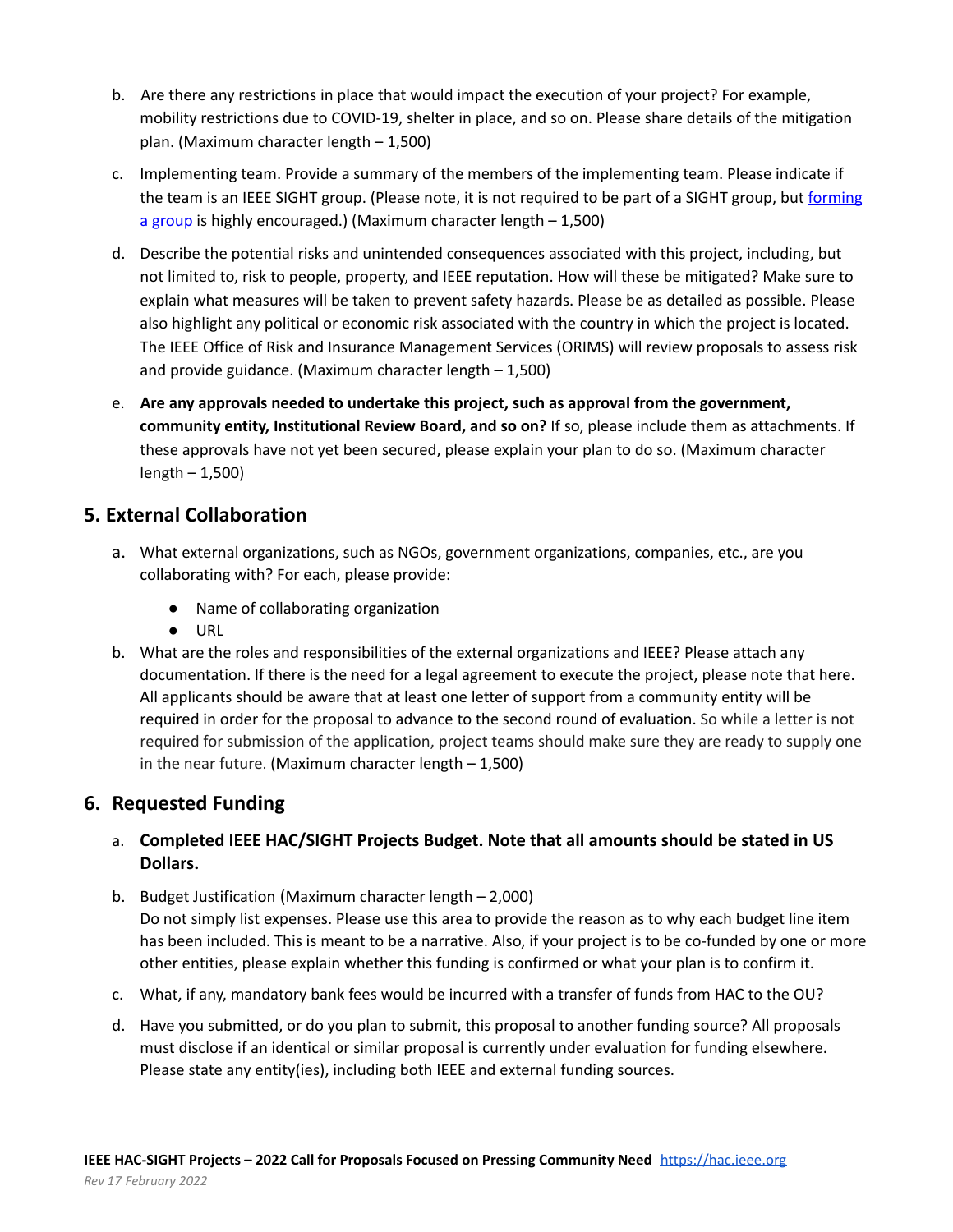#### **7. Additional Information**

- a. Disclose any potential conflicts of interest regarding this proposal. [Please note: project teams must abide by the [IEEE Principles of Business Conduct.](https://www.ieee.org/content/dam/ieee-org/ieee/web/org/audit/ieee-principles-of-business-conduct.pdf) Project leads and any other members of project teams with decision-making authority must complete the [Principles of Business Conduct/Conflict of Interest](https://www.ieee.org/about/compliance/conflict-of-interest/index.html) disclosure prior to receiving funding.]
- b. HAC/SIGHT encourages the submission of videos and/or photos that introduce the project team, demonstrate the need identified, or explain the technological solution to be implemented.
- c. Any supplementary materials that further demonstrate worthiness of the project, as well as evidence of any co-funding commitments.

**Appendix:** Other Supporting Material (including publications, **letters of community support**, etc.)

### **How to Submit**

- Please submit via the IEEE HAC/SIGHT **[Online Funding Opportunities Portal](https://www.grantinterface.com/Home/Logon?urlkey=ieeecorporate)**
- Please download this template files which will be required to be uploaded into your online application
	- ❖ [2022 Project Assessment Matrix](https://docs.google.com/spreadsheets/d/1CHMcyVRgoARrtNTvS3El9AKlUO_ufFMH/edit?usp=sharing&ouid=113615586756064665003&rtpof=true&sd=true,%20https://docs.google.com/spreadsheets/d/1uNWqhrCe6V-J2IHiXjQ8774dpv4BzLab/edit?usp=sharing&ouid=113615586756064665003&rtpof=true&sd=true)
	- ❖ [2022 Budget IEEE HAC|SIGHT Project Application](https://docs.google.com/spreadsheets/d/1uNWqhrCe6V-J2IHiXjQ8774dpv4BzLab/edit?usp=sharing&ouid=113615586756064665003&rtpof=true&sd=true)

### **Evaluation Criteria**

Applications will be reviewed based on the following criteria:

- Benefit to the affected local community
- Project scope well defined
- Strength of team and capacity to attain goal
- Involvement of relevant stakeholder network
- Relevance to IEEE's mission of advancing technology for the benefit of humanity
- Overall potential for success

### **Acceptable Time Frame to Utilize Funds & Reporting Schedule**

- Funds must be expended within a maximum of 6 months from the approved project start date.
	- Extensions will be granted when local circumstances for example, COVID surges temporarily prevent the carrying out of projects. The project team should keep the HAC office closely informed, including through the continuation of monthly reporting.
- A brief progress report must be submitted every month after the project's approved start date.
- A final report must be submitted with evaluation metrics within 60 days of the conclusion of the project grant period.
- Updates on the project are to be provided upon request throughout its duration.